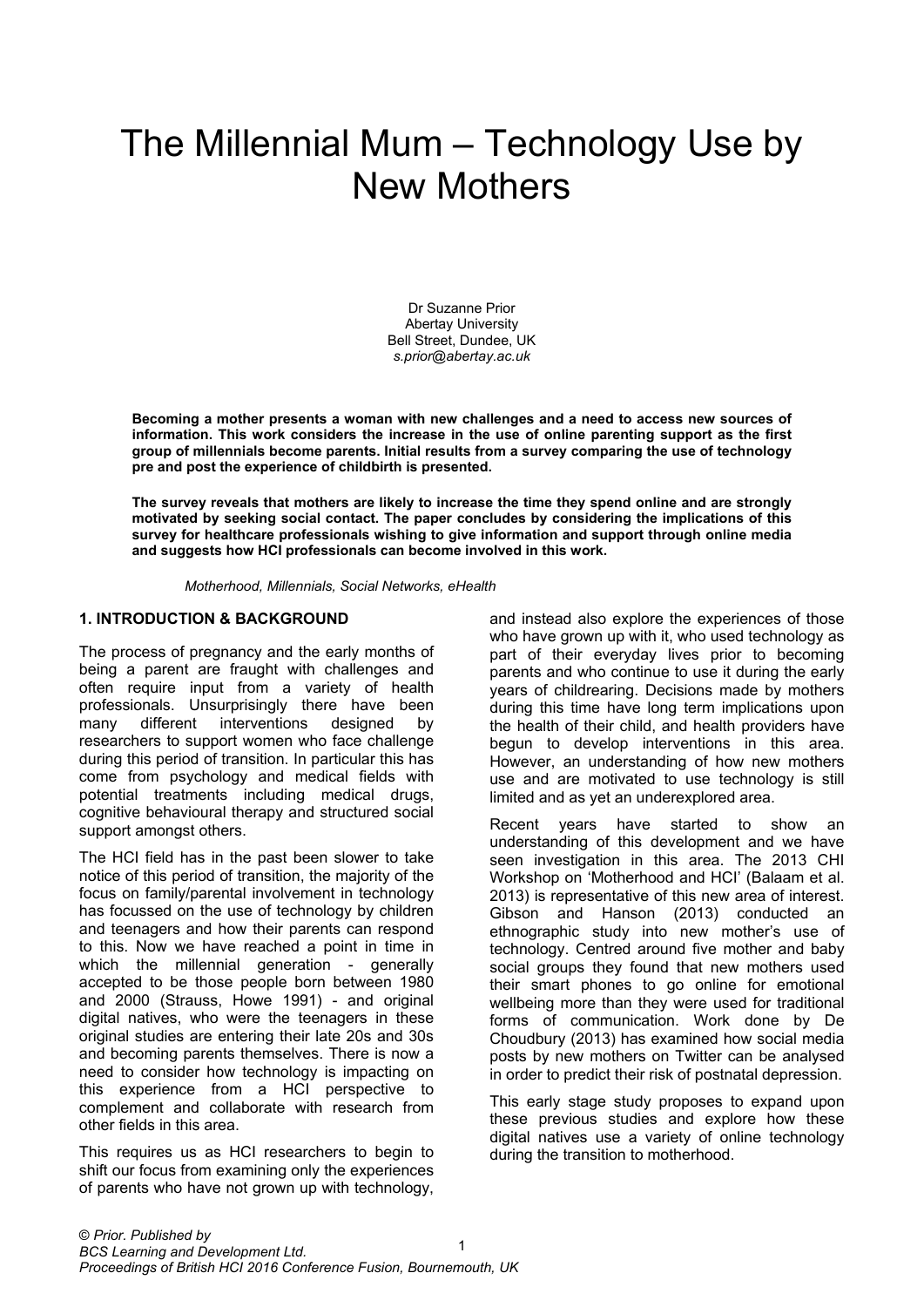## **2. METHODOLOGY**

A survey was developed to be completed online. This survey was available for one month between November and December 2015**.** This study was approved by the institutional ethics committee and the online survey began with an informed consent process. Inclusion criteria for the survey were being a mother of a child under the age of 2 years old and having used online technology during the first 6 months of their child's life.

The survey was composed of eleven questions. Five questions focussed on demographic information, two on their experiences of using technology prenatally, and four on their experience of technology postnatally. During the time period that the survey was available for 103 participants took part. The average age of a participant's youngest child within the survey was 15 months (minimum 3 months, maximum 24 months). The maximum number of children any participant had was four with an average of one. The majority of participants were between the ages of 26 and 30 (*n=*68) meaning that they fitted into the millennial generation, this is slightly lower than the national average age of 30 for first time mothers.

## **3. DISCUSSION**

One key finding from the initial analysis of the quantitative questions was that new mothers increased the time they spent online by 19 minutes per day (df=99, p<0.05). A thematic analysis of the results of the survey revealed 7 themes (Maintenance of contact with the world outside of the "Baby Bubble"; To pass time while<br>breastfeeding the baby; To develop new breastfeeding the baby; To develop new relationships and support other new mothers; Searching Internet Websites for Information and Reassurance; Updating contacts on information relating to baby and taking/sharing photos; To pass time separately from tasks related to child rearing, and; To carry out daily tasks such as shopping more conveniently.). Several themes pointed to a desire for socialisation. This suggests that despite having more demands upon their time, mothers are looking to the internet to provide the social support they require rather than more traditional sources.

The free text motivations made frequent references to different forms of socialisation and a desire to seek this out. There was a decrease in the number of participants using Twitter following childbirth; this is interesting given the ongoing debate as to whether Twitter is a social network or a form of news broadcasting. Twitter provides less opportunity for group discussions due to the character restriction and is more public than other social networks. In contrast many parenting groups on Facebook are either set to private (meaning that only members can see what is being posted) or secret (meaning that another member has to invite a user to become a member – the group will not appear in a Facebook search). This suggests that it is personal connections and the wish to strengthen these which is motivating mothers to go online.

Mothers are using these social networks to get reassurance on topics which they would previously have looked for from members of their physical community. The reduction in support from local health professionals such as General Practitioners and health visitors (Gordon-Walker 2014) has been occurring concurrently to the growth in online parenting support and may be a factor in this increase. This social support has the potential to reassure mothers but those wishing to develop digital tools should give careful consideration as to how health guidance is given. Survey participants made reference to asking for advice on how to treat a child's symptoms or for suggestions as to the cause of a rash. Incorrect medical advice in this area could have potentially fatal consequences. Of course this has been challenge in other eHealth studies, but is of particular concern in this area.

The development of new relationships suggests the formation of community is important. As discussed previously this can be seen in contrast to the breakdown in communities in the physical world (Swigger 2012). This is important for medical professionals, looking to provide new mothers with social support, to consider.

## **4. CONCLUSION**

Recent years have seen a growth in online resources for new parents and this is only likely to increase as the millennials continue to age and become parents. This survey has demonstrated that during the period of time following the birth of a child, mothers increase the time they spend online. They are motivated to do this for a variety of reasons but in particular for socialisation. This suggests that there is potential to harness these new forms of community when delivering healthcare interventions and we strongly encourage HCI researchers to consider entering discussions around the challenges and opportunities in this area.

Health providers have already begun to take advantage of this familiarity with technology and provided detailed medical advice through their websites. However as this study shows, many mothers are motivated by making connections and socialising with others in a similar situation. More work is now needed to fully understand the reasons behind this desire for socialisation and what the impact of this is upon those looking to design eHealth interventions for this user group.